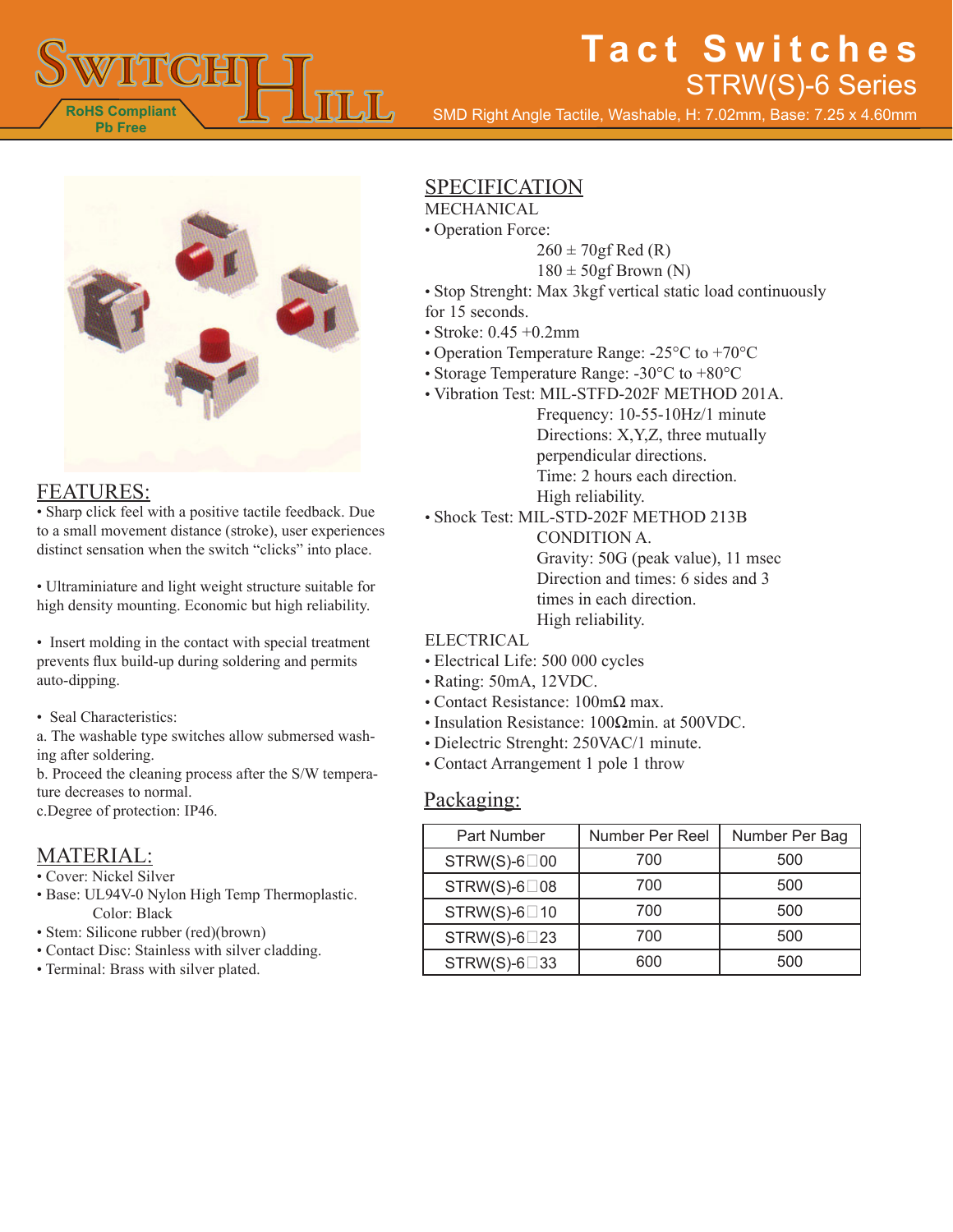

# **Tact Switches** STRW(S)-6 Series

SMD Right Angle Tactile, Washable, H: 7.02mm, Base: 7.25 x 4.60mm

STRWS-6